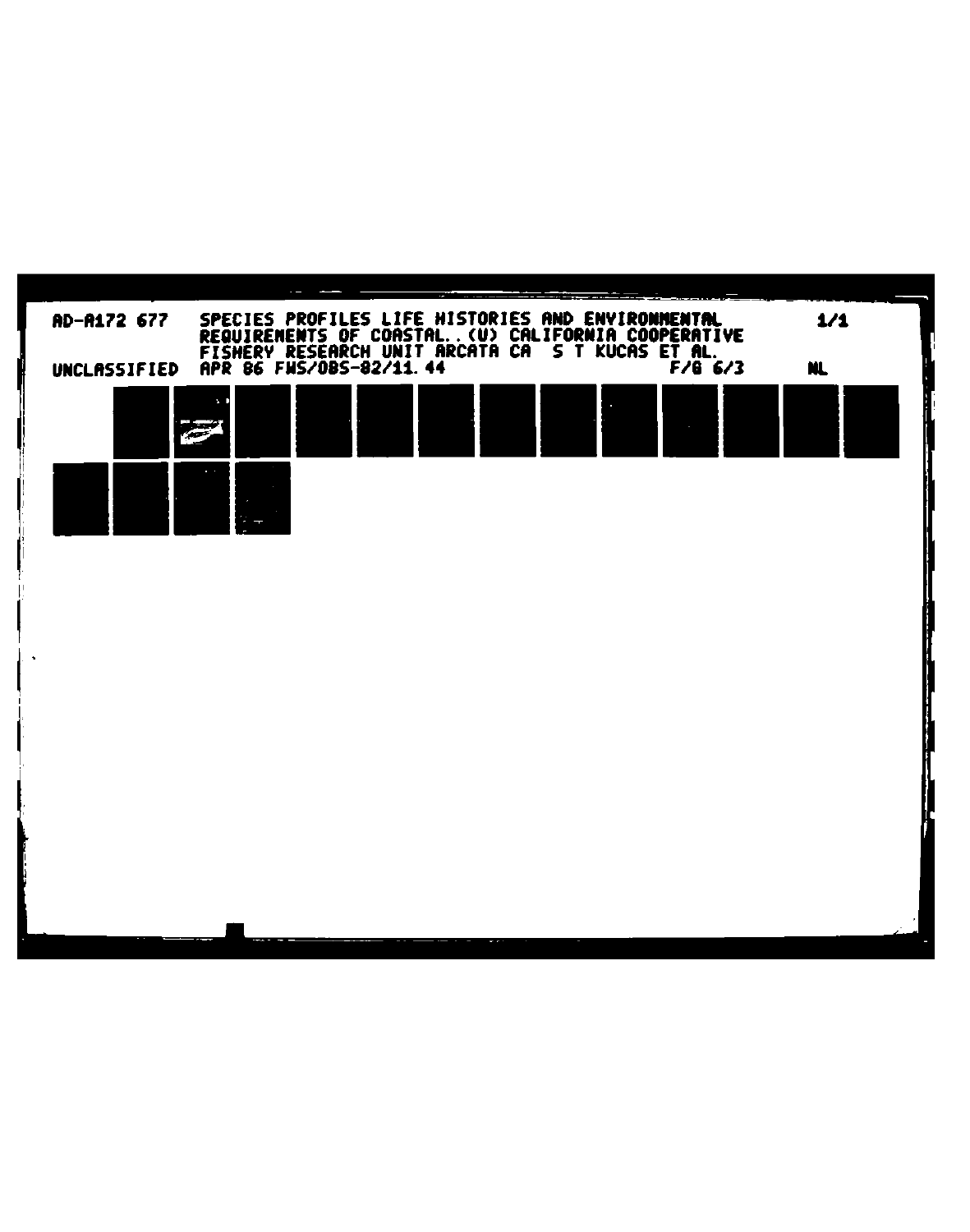**1.0 122 122**<br>**122 122 122**<br>**1.1 1.1 1.1 1.1 1.1**<br>**1.1 1.1 1.1**  $\frac{1.25}{2}$   $\frac{1.4}{2}$ 

**Provincial California Alanda** 

**MARING ANG PANGAN ANG PANGANG PANGANG PANGANG PANGANG PANGANG PANGANG PANGANG PANGANG PANGANG PANGANG PANGang**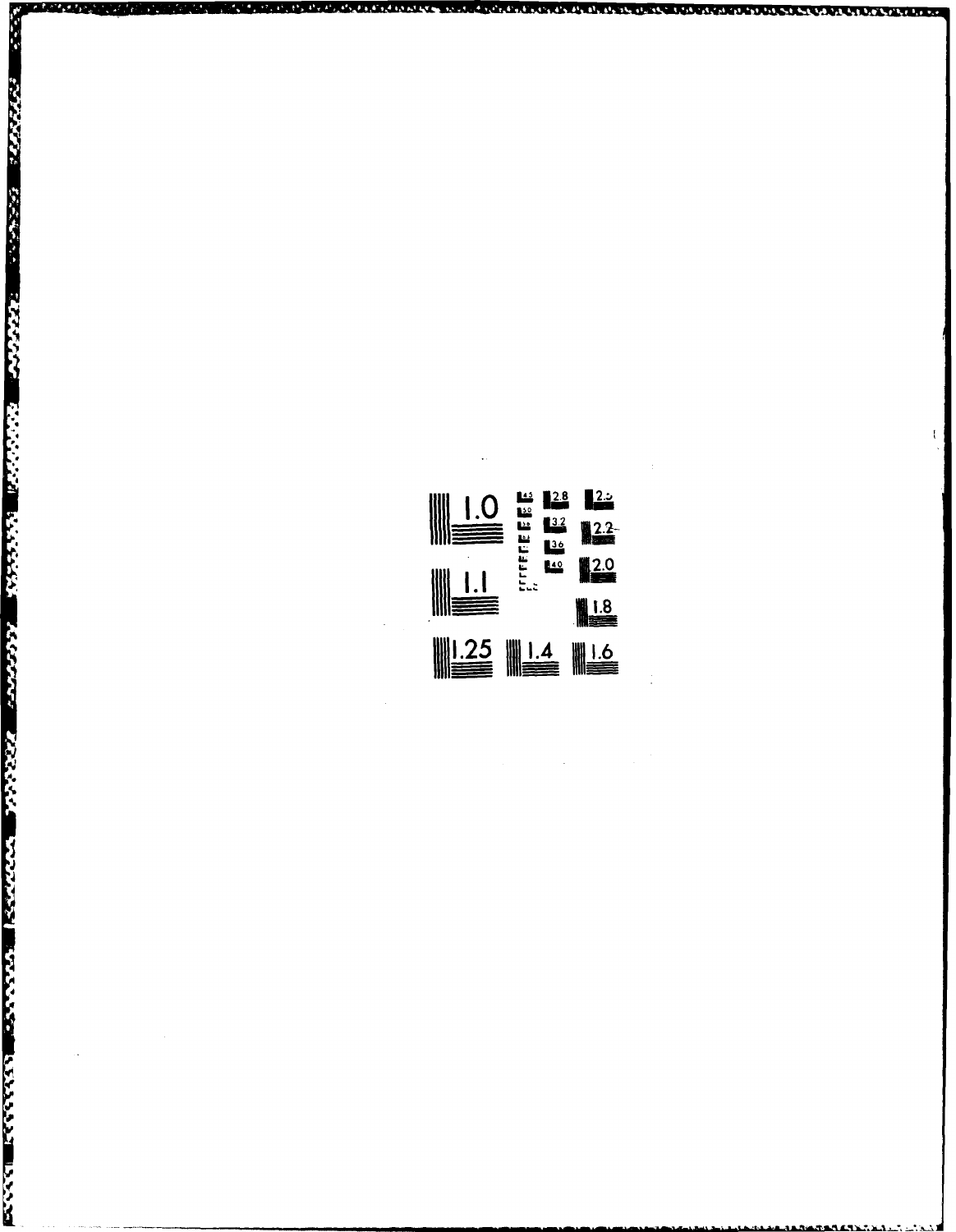



U.S. Department of the Interior

DISTRIBUTION STATEWENT A Approved for public relense; Distribution Unlimited

**Coastal Ecology Group Waterways Experiment Station** 

**U.S. Army Corps of Engineers**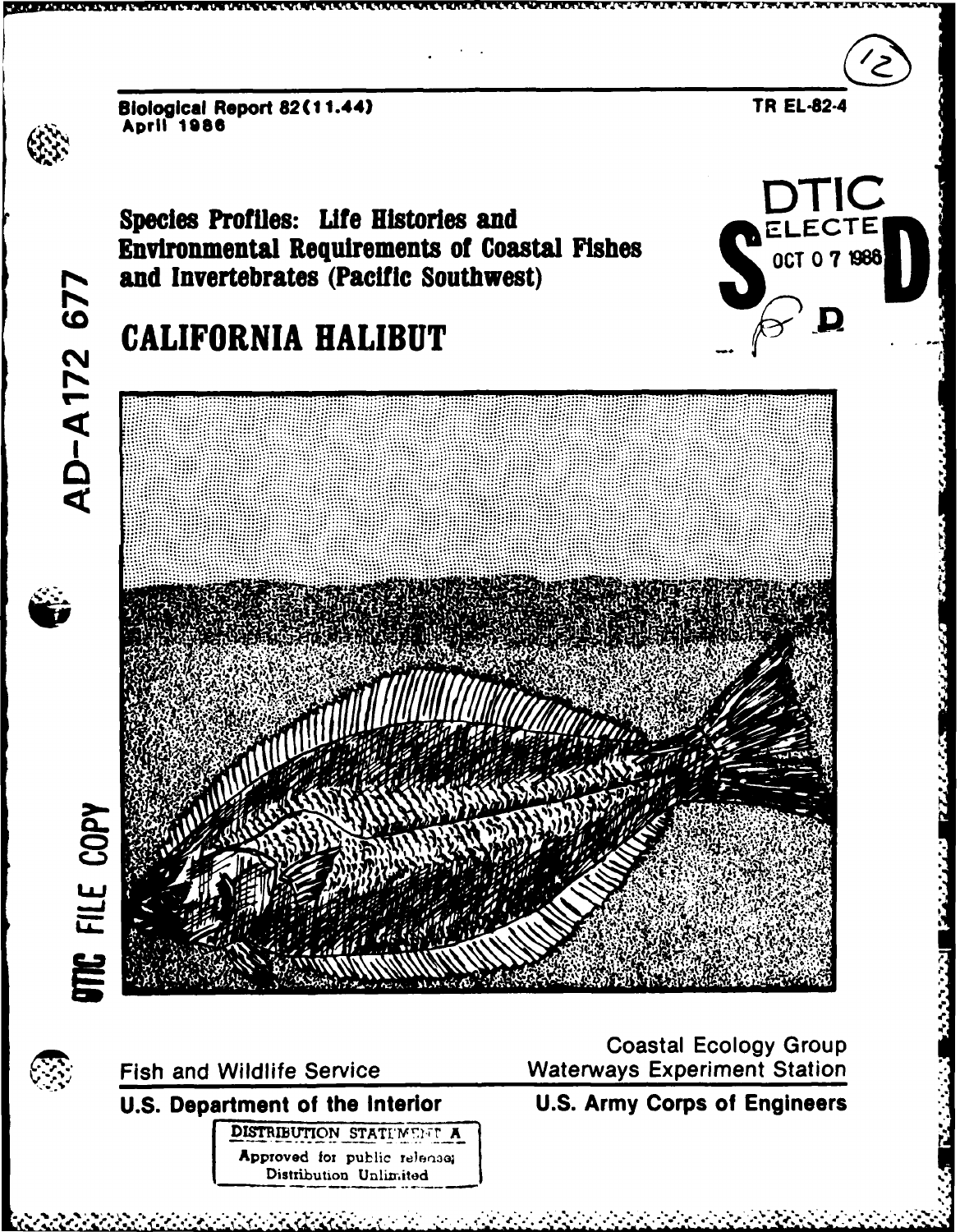Biological Report 82(11.44) TR EL-82-4 April 1986

ww

Species Profiles: Life Histories and Environmental Requirements of Coastal Fishes and Invertebrates (Pacific Southwest)

22222

الخططط والمحاشف

**Exercise** 

CALIFORNIA HALIBUT

 $by$ 

Stephen T. Kucas and Thomas J. Hassler California Cooperative Fishery Research Unit Humboldt State University<br>Arcata, CA 95521

> Project Officer John Parsons<br>National Coastal Ecosystems Team U.S. Fish and Wildlife Service 1010 Gause Boulevard Slidell, LA 70458

Performed For Coastal Ecology Group Waterways Experiment Station U.S. Army Corps of Engineers Vicksburg, MS 39180

and

National Coastal Ecosystems Team Division of Biological Services Research and Development Fish and Wildlife Service U.S. Department of the Interior Washington, DC 20240



| <b>Accesion For</b>                                    |                               |             |  |
|--------------------------------------------------------|-------------------------------|-------------|--|
| NTIS CRA&I<br>DTIC TAB<br>Unannounced<br>Justification |                               | N<br>U<br>П |  |
| Вy<br>Dict ibution                                     |                               |             |  |
|                                                        | Availability Codes            |             |  |
| Dist                                                   | Avail a dior<br>$S_{D}$ , and |             |  |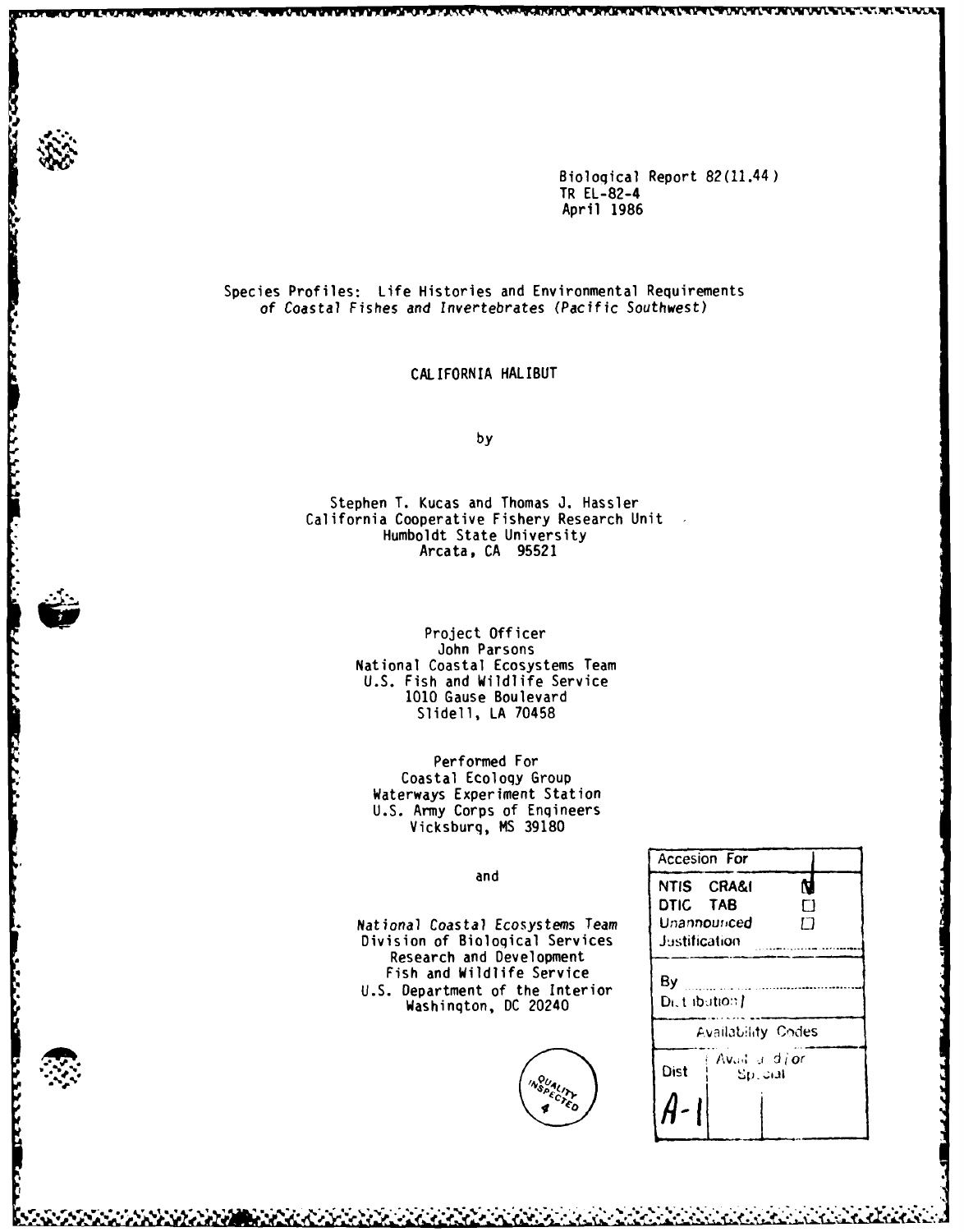This series should be referenced as follows:

and environmental requirements of coastal fishes and invertebrates. U.S. Fish Wildl. Serv. Biol. Rep. 82(11). U.S. Army Corps of Enqineers, TR EL-82-4.

This profile should be cited as follows:

. U.S. Fish and Wildlife Service. 1983-19 **\_.** Species profiles: life histories Kucas, S.T., and T.J. Hassler. 1986. Species profiles: life histories and environmental requirements of coastal fishes and invertebrates (Pacific Southwest)--California halibut. U.S. Fish Wildl. Serv. Biol. Rep. 82(11.44).<br>U.S. Army Corps of Engineers, TB EL-82-4. 8 pp.

9.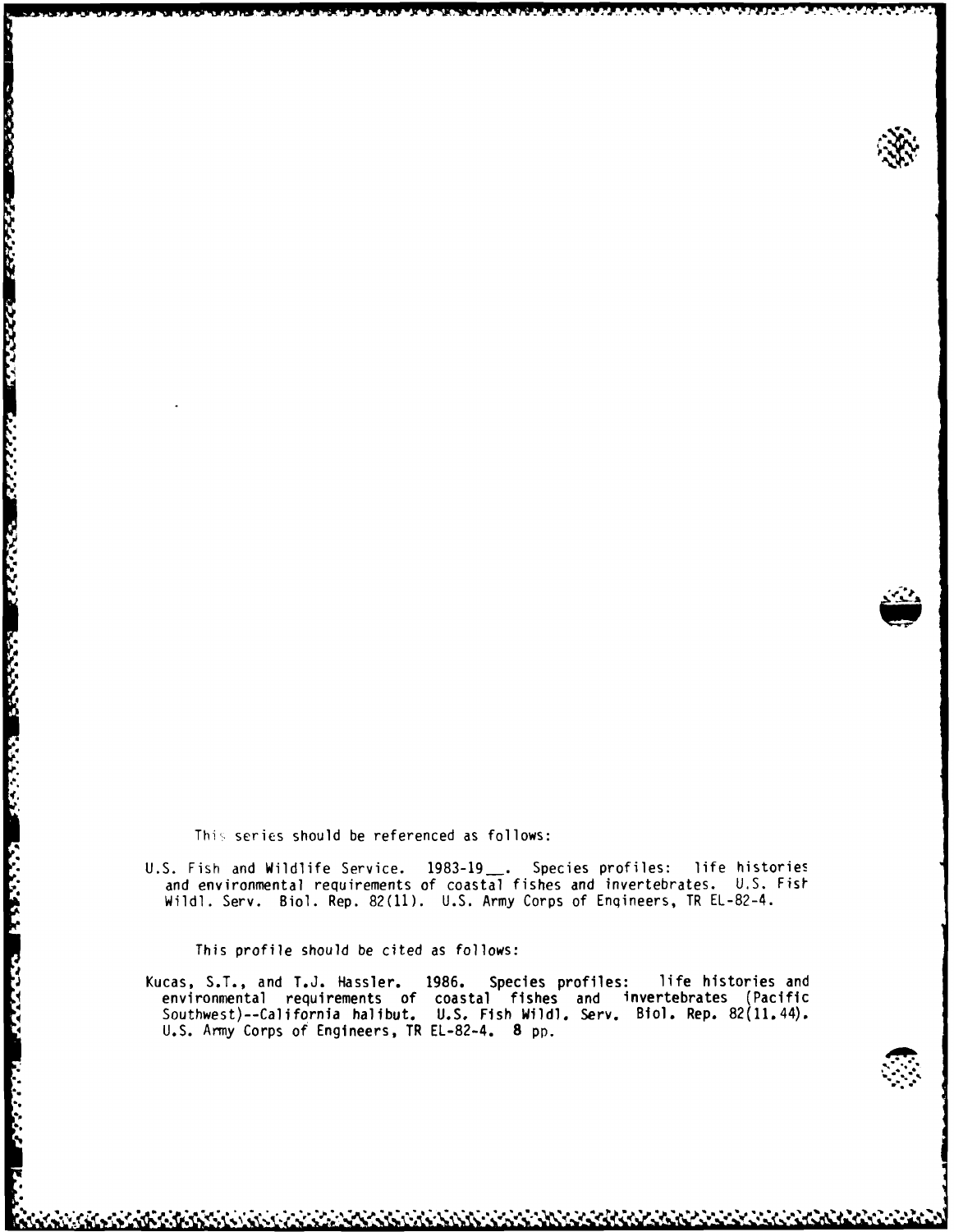### PREFACE

This species profile is one of a series on coastal aquatic organisms, principally fish, of sport, commercial, or ecological importance. The profiles are designed to provide coastal managers, engineers, and biologists with a brief comprehensive sketch of the biological characteristics and environmental requirements of the species and to describe how populations of the species may be expected to react to environmental changes caused **by** coastal development. Each profile has sections on taxonomy, life history, ecological role, environmental requirements, and economic importance, if applicable. **A** three-ring binder is used for this series so that new profiles can be added as they are prepared. This project is jointly planned and financed **by** the **U.S.** Army Corps of Engineers and the **U.S.** Fish and Wildlife Service.

Suggestions or questions regarding this report should be directed to one of the following addresses.

> Information Transfer Specialist National Coastal Ecosystems Team **U.S.** Fish and Wildlife Service NASA-Slidell Computer Complex **<sup>1010</sup>**Gause Boulevard Slidell, **LA 70458**

> > or

**VALIANT CONTRACT CONTRACT OF A STATE OF A STATE OF A STATE OF A STATE OF A STATE OF A STATE OF A STATE OF A ST** 

**RESERVE BEES** 

**ANTICOLOGICAL CONTRACTOR CONTRACTOR** 

**U.S.** Army Engineer Waterways Experiment Station Attention: WESER-C Post Office Box **631** Vicksburg, **MS 39180**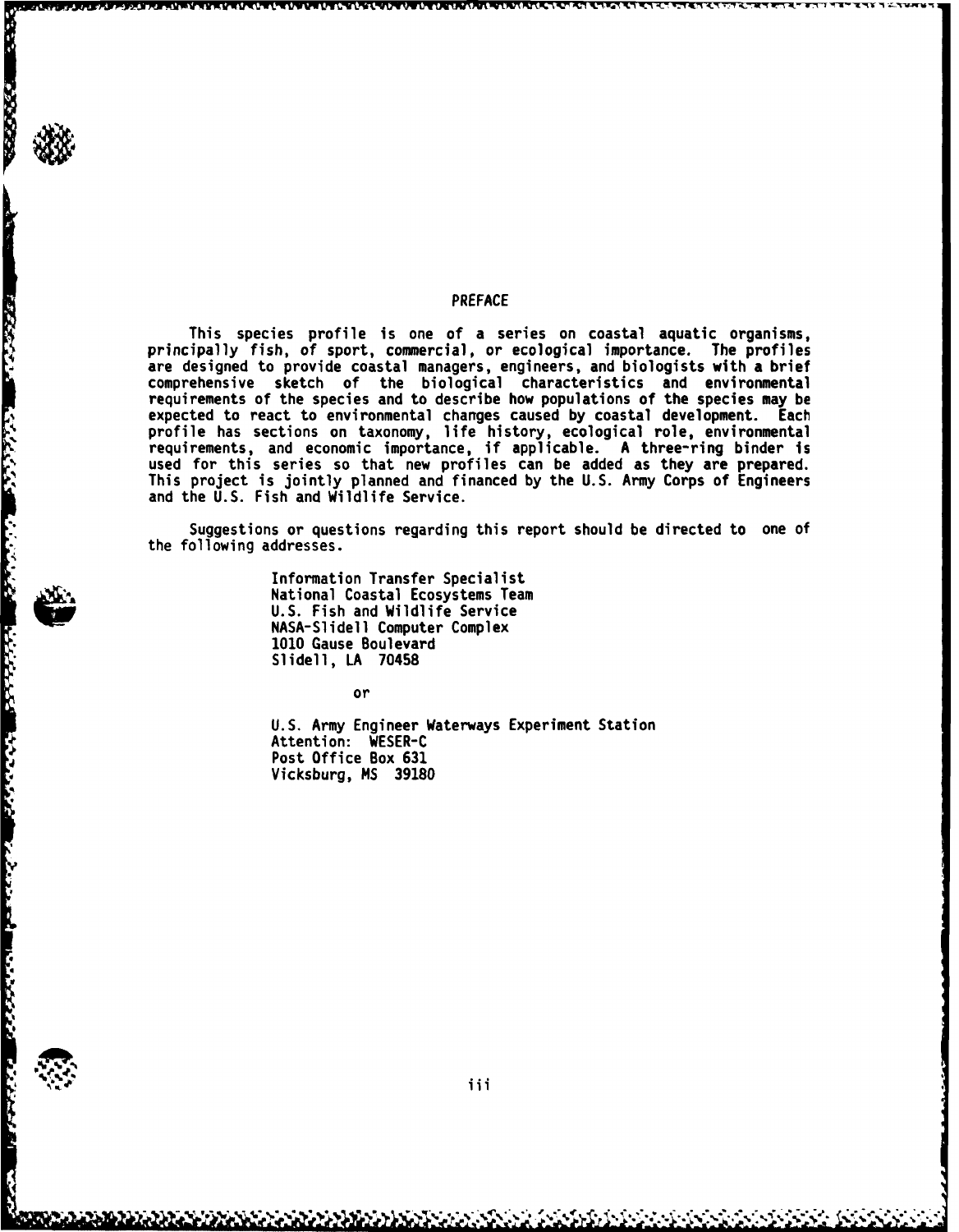# CONVERSION TABLE

LO LO CARARA DA CANZA CANZA CANA DE LA POLA DE LA POLA DE LA POLA POLA POLA POLA POLA POLA POLA

## Metric to **U.S.** Customary

-j

**ROCKET** 

**CONTRACTOR** 

 $\mathcal{L}^{\text{c}}$  and  $\mathcal{L}^{\text{c}}$  and  $\mathcal{L}^{\text{c}}$  and  $\mathcal{L}^{\text{c}}$  and  $\mathcal{L}^{\text{c}}$  and  $\mathcal{L}^{\text{c}}$  and  $\mathcal{L}^{\text{c}}$  and  $\mathcal{L}^{\text{c}}$  and  $\mathcal{L}^{\text{c}}$  and  $\mathcal{L}^{\text{c}}$  and  $\mathcal{L}^{\text{c}}$  and  $\mathcal{L}^{\text{c$ 

**Hultiply By To Obtain** millimeters **mm) 0.03937** inches centimeters (a") **0.3937** Inches meters (m) 3.281 **feet**<br>
kilometers (km) 3.281 **feet**<br>
0.6214 miles kilometers (km) 0.6214 miles square meters **(m2) 10.76** square feet square kilometers ( $km^2$ ) 0.3861 square miles hectares (ha) 2.471 acres **liters (1) 0.2642** gallons cubic meters (m<sup>3</sup>) 35.31 **b** cubic feet<br>cubic meters 0.0008110 acre-feet cubic meters milligrams (mg) 0.00003527 ounces<br>grams (g) 0.03527 ounces<br>kilograms (kg) 2.205 pounds grams **(g) 0.03527** ounces **kilograms (kg) 2.205** pounds **metric tons (t) 2205.0 pounds netric tons 1.102 hours short** metric tons  $\begin{array}{ccc} 1.102 & \text{short} \text{ tons} \\ \text{kilocalories (kcal)} & 3.968 & \text{British th} \end{array}$ kilocalories (kcal) **3.968"** British thermal units Celsius degrees **1.8(°C)** + 32 **Fahrenheit degrees U.S.** Customary to Metric inches 25.40 millimeters inches 25.54 millimeters inches 25.54 millimeters 2.54 centimeters<br>0.3048 meters feet (ft)  $\overline{0.3048}$  meters<br>fathoms 1.829 meters fathoms **1.829** meters miles (ml) **1.609** kilometers nautical miles (nmi) **1.852** kilometers square feet (ft2) **0.0929** square meters 0.4047 **hectares**<br>2.590 **hectares 2.590** square miles (mi<sup>2</sup>) gallons (gal **) 3.785** liters cubic feet (ft<sup>3</sup>)<br>acre-feet 1233.0 cubic meters ounces **(oz) 28.35** grams pounds **(lb) 0.4536** kilograms short tons (ton) **0.9072** metric tons British thermal units (Btu) **0.2520** kilocalorles Fahrenheit degrees **0.5556(°F - 32)** Celsius degrees *,.* 

**.**

*,*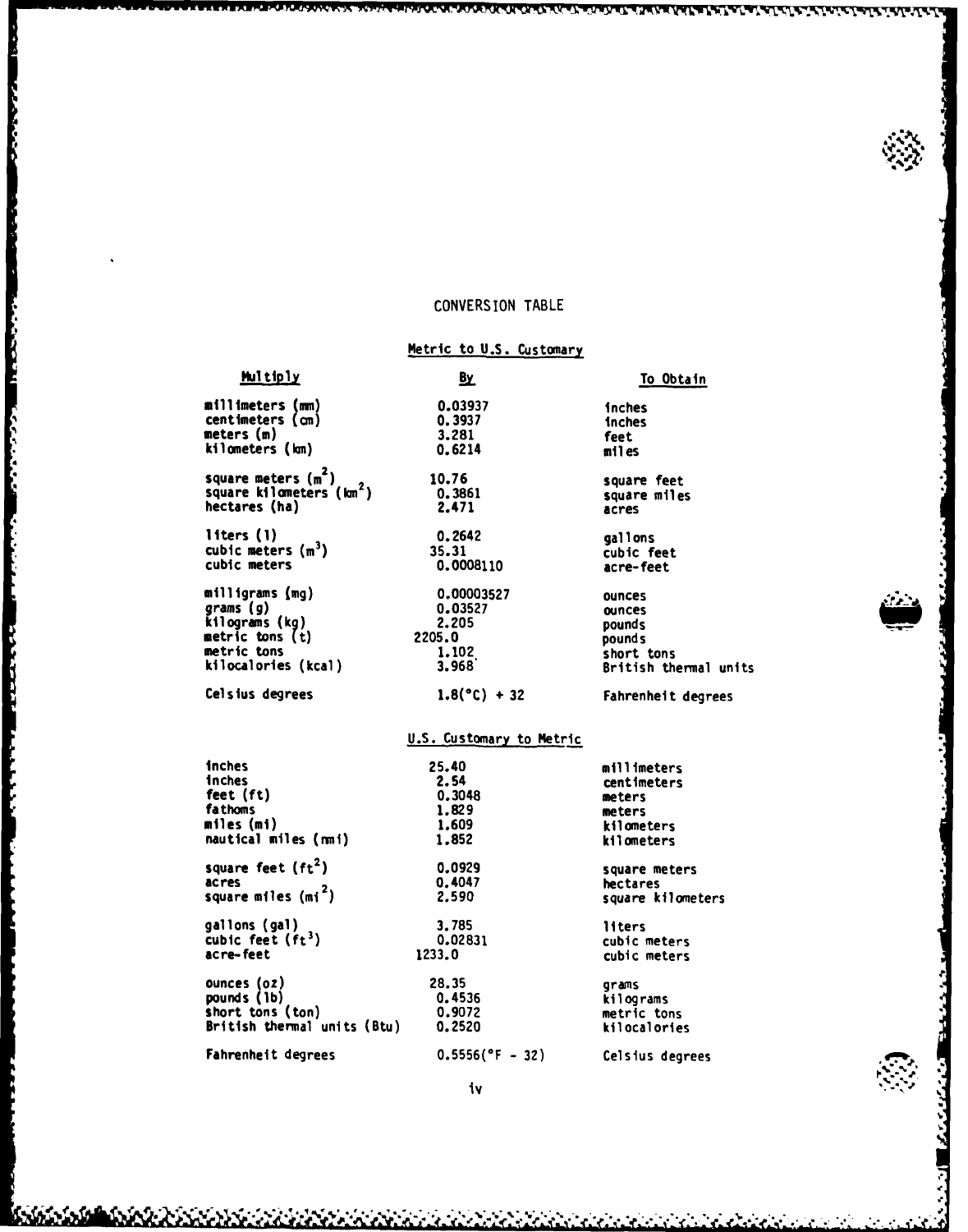# CONTENTS

| Page |          |
|------|----------|
|      |          |
|      | $i \vee$ |
|      | vi       |
|      |          |
|      |          |
|      |          |
|      |          |
|      |          |
|      |          |
|      |          |
|      | 3        |
|      | 3        |
|      |          |
|      | 4        |
|      | 5        |
|      | 5        |
|      | 5        |
|      | 5        |
|      |          |
|      |          |

V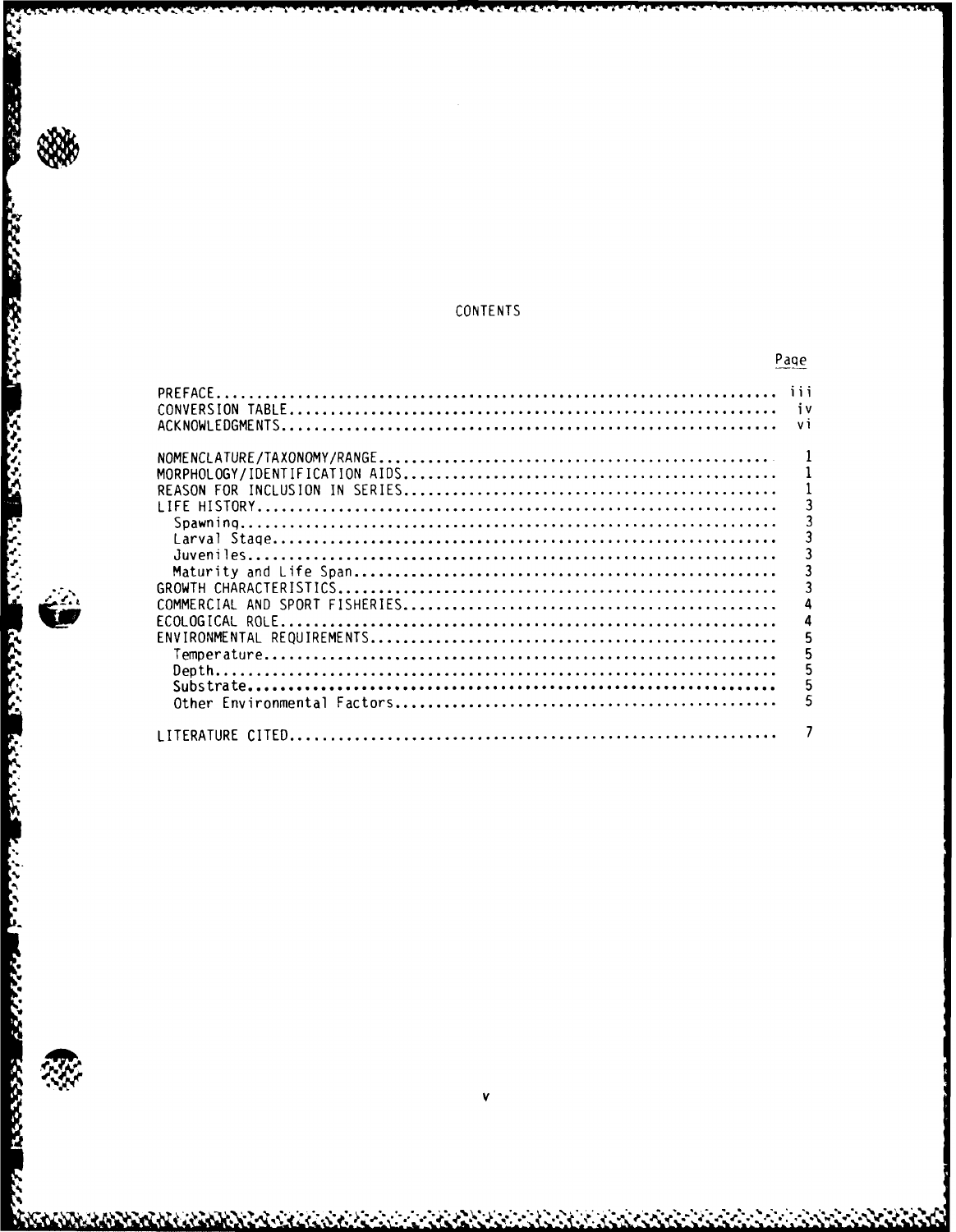## **ACKNOWLEDGMENTS**

We are grateful for the reviews by Peter L. Haaker and Roger N. Lea, California Department of Fish and Game. David Moran served as assistant project officer at NCET.





40,00,00,00,00,00

**MARKANA** 

**THE REAL PROPERTY AND INCOME.** 

**SANTAN REPORT OF STATISTICS** 

227222

**MARINE REGISTER**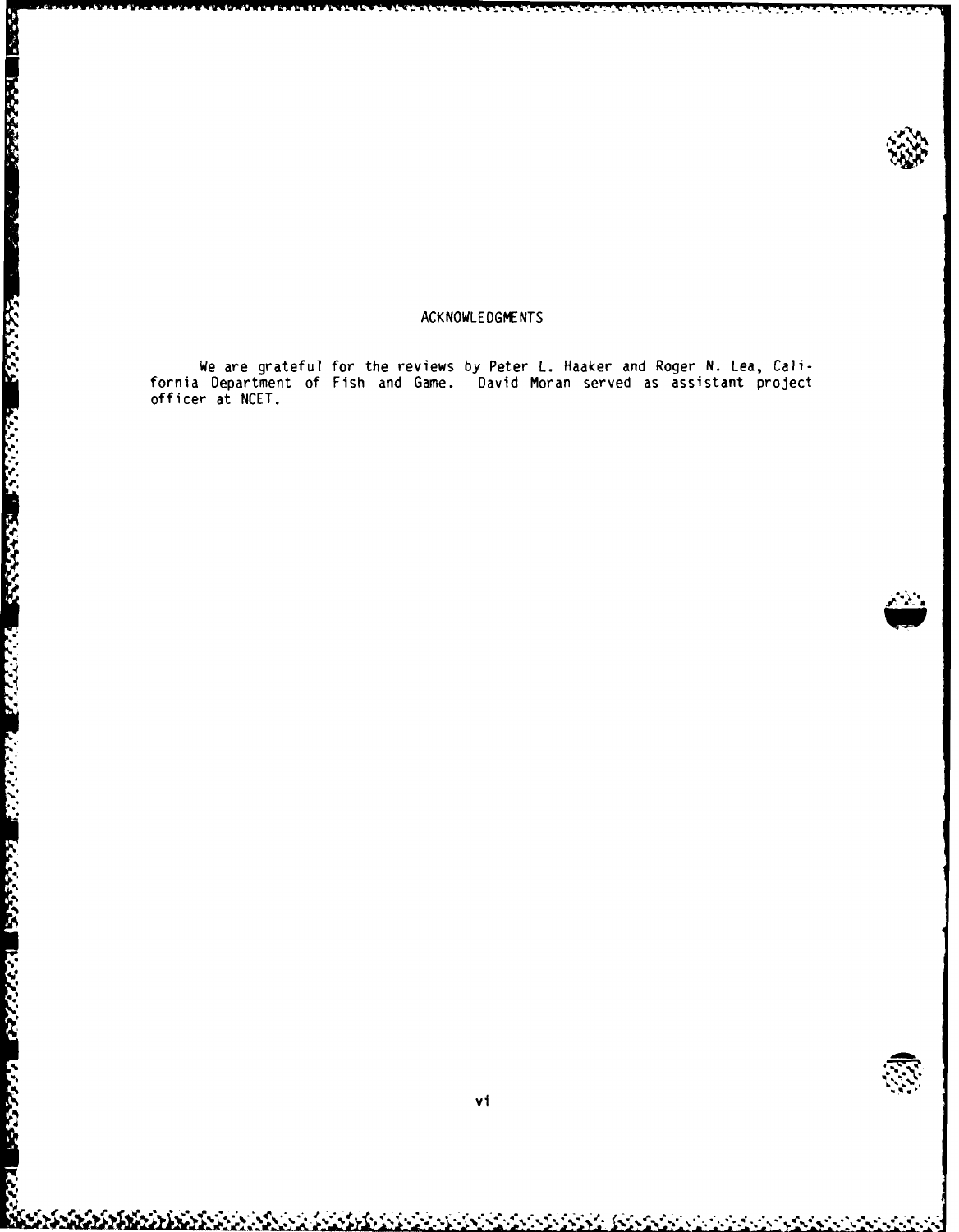Figure 1. California halibut.

### CALIFORNIA HALIBUT

### NOMENCLATURE TAXONOMY/RANGE

Scientific name ......... Paralichthys californicus (lyres) Preferred common name ..... California

halibut (Figure 1) Class ...................Osteichthyes Order .............Pleuronectiformes Family.........................Bothidae

Geographic range: Gulf of California (isolated population), and from Magdalena Bay, California, to Ouillayute River, Washington (Miller and Lea 1972; Figure 2). Most occur below San Francisco Bay (Haaker 1975).

# MORPHOLOGY/IDENTIFICATION AIDS1

Fin rays  $--$  dorsal  $66-76$ , and? 49-59, pecteral 10-13; lateral line

<sup>1</sup>Largely extracted from Miller and Lea  $(1972)$ .

scales about 100; gill raker auf 18-23; vertebrae 34-36; every missing on dextral. Body elliptical, she be, head small: mouth large, resulter extending to or beyond real and a lower eye; teeth strend and shall is both sides of teat: ever also interorbital space wide, that; interline with high anch noon pectical cons scales smill, smooth, racise the indertid.

concern that is a week of the provision of anechnolo-benewn, superficiency though with in com<br>Trahter and darker stadium ina Tish to<br>spects: and hillnd of be white it is reach Young fish with b'isshownia anche (Bane and Bane 1970); partial Logmentation has been coperted on the sum side (Paaker and Lane 1977

# READMONT DOCK OF NON-THAT

The Contract of the Part and County Commercial The production of the second state of the production of the production of  $\mathbf{1}$ 



**KALLAN** 

アクセットのことになっているのです。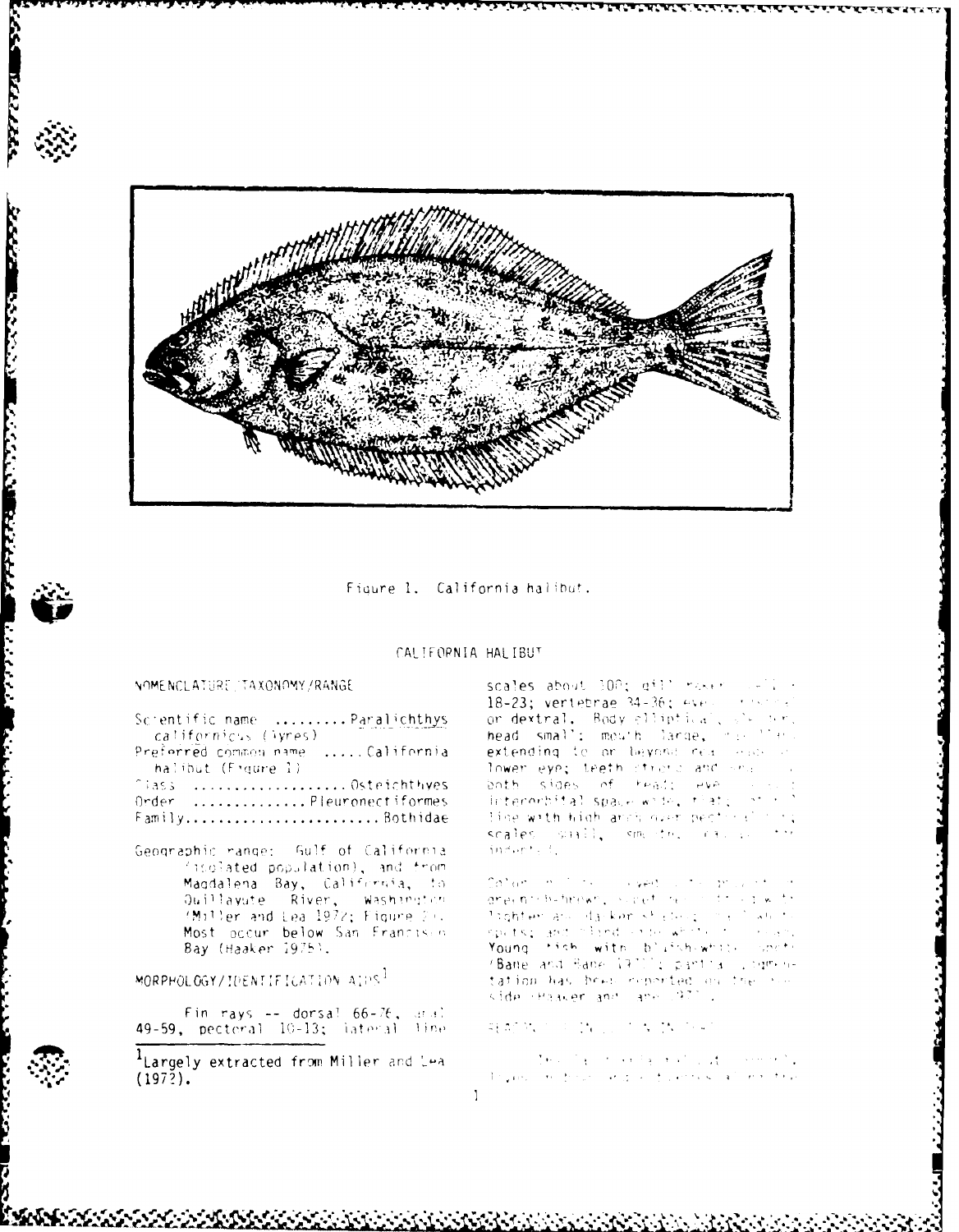

Figure 2. Coastal distribution of the California halibut.

5332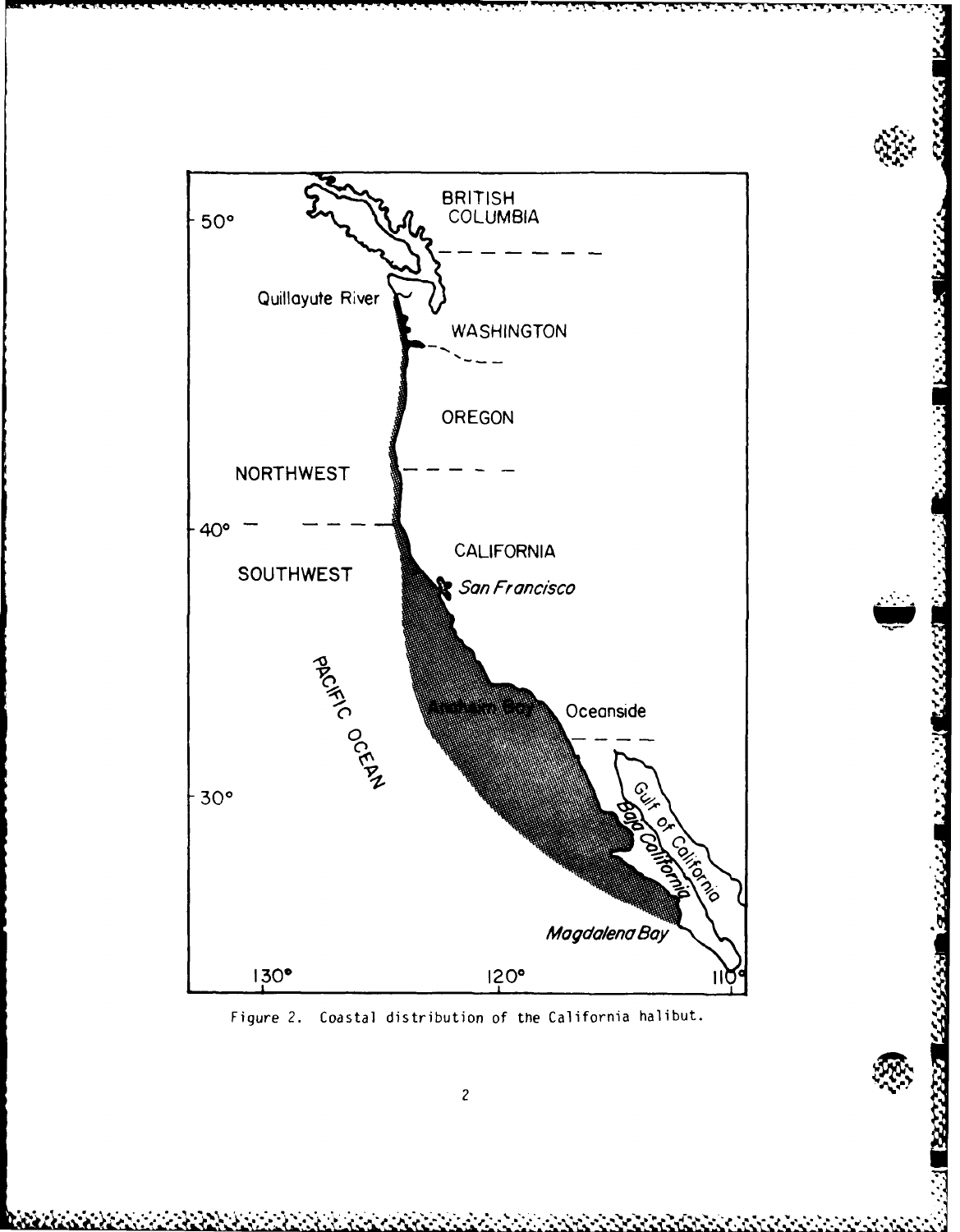$(Haaker 1975)$ , and supports a small but valuable sport and commercial<br>fishery. A sharp reduction in fishery. A sharp reduction in Maturity and Life Span California halibut landings from California in the late 1920's and Most halibut females are<br>declining landings in recent years sexually mature at 430 mm TL or at the declining landings in recent years have prompted scientists to determine end of their third year of life (Frey<br>the cause. To date little is known 1971). Most males mature when about the cause. To date little is known 1971). Most males mature when about<br>about its biology and life history. 230 mm TL long or at the end of their about its biology and life history.

**PARAMENT CONTROLLER CONTROLLER** 

California halibut are unknown. spring, halibut emigrate from 1,080 mm TL long when they are 12<br>relatively deep of shore waters to years old. relatively deep offshore waters to shallow coastal waters (Clark 1930a, 1930b) to spawn at depths nf 5 to 18 m (Young 1960). California halibut spawn from February through July, GROWTH CHARACTERISTICS peaking in May (Ginsberg 1952). The eggs are demersal. After spawning the adults return to water about 4u to 100 The age and rate of growth of m deep (Ginsberg 1952). halibut from California commercial

of the California halibut are pelagic for several months before the years of life (Haaker 1975) was slower postlarvae settle to the bottom (Winzler and Kelly Consulting Engineers 1977). In southern Table **1.** Age and growth (mid-year Carval Stage<br>
The larval and postlarval stages<br>
of the California halibut are pelagic<br>
of the California halibut are pelagic<br>
for several months before the years of life (Haaker 1975) was slower<br>
(winninger and Kelly Consu stages, about 10 mm standard length california<br>(SL), are relagic and live in water 12 Frey 1971). (SL), are relagic and live in water 12 to 45 m deep and 1.9 to 5.4 km out from shore. Larger and older larvae live closer to shore, and most are suspected to live in embayments (Plummer et al. 1983).

### Juveniles

Juveniles begin to settle and assume bottom dwelling habits in June (Frey 1971); they remain in shallow water and do not move extensively (Frey 1971; Haaker 1975). Juvenile halibut begin to emigrate to deeper

central and southern California coast water when they are about 200 mm total<br>(Haaker 1975), and supports a small length (TL) (Frey 1971).

second year of life.

LIFE HISTORY Halibut are generally long- lived. Both males and females may Spawning live as long as 30 years, though generally the males do not grow as The major spawning areas for the large or live as long as the females<br>rnia halibut are unknown. In (Frey 1971). Halibut are about

landings were reported by Frey (1971). Larval Staqe Table **1** summarizes this information.

The larval and postlarval stages The growth rate of female<br>California halibut are pelagic - halibut in their first and second

| Year | Mid-year length<br>(mm TL) | Weight<br>(kg) |
|------|----------------------------|----------------|
|      | 178                        | 0.057          |
| າ    | 318                        | 0.340          |
| 3    | 439                        | 0.907          |
|      | 553                        | 1.758          |
| 5    | 648                        | 2.835          |
|      | 813                        | 5.783          |
|      | 940                        | 9.072          |
| 12   | 1054                       | 10.745         |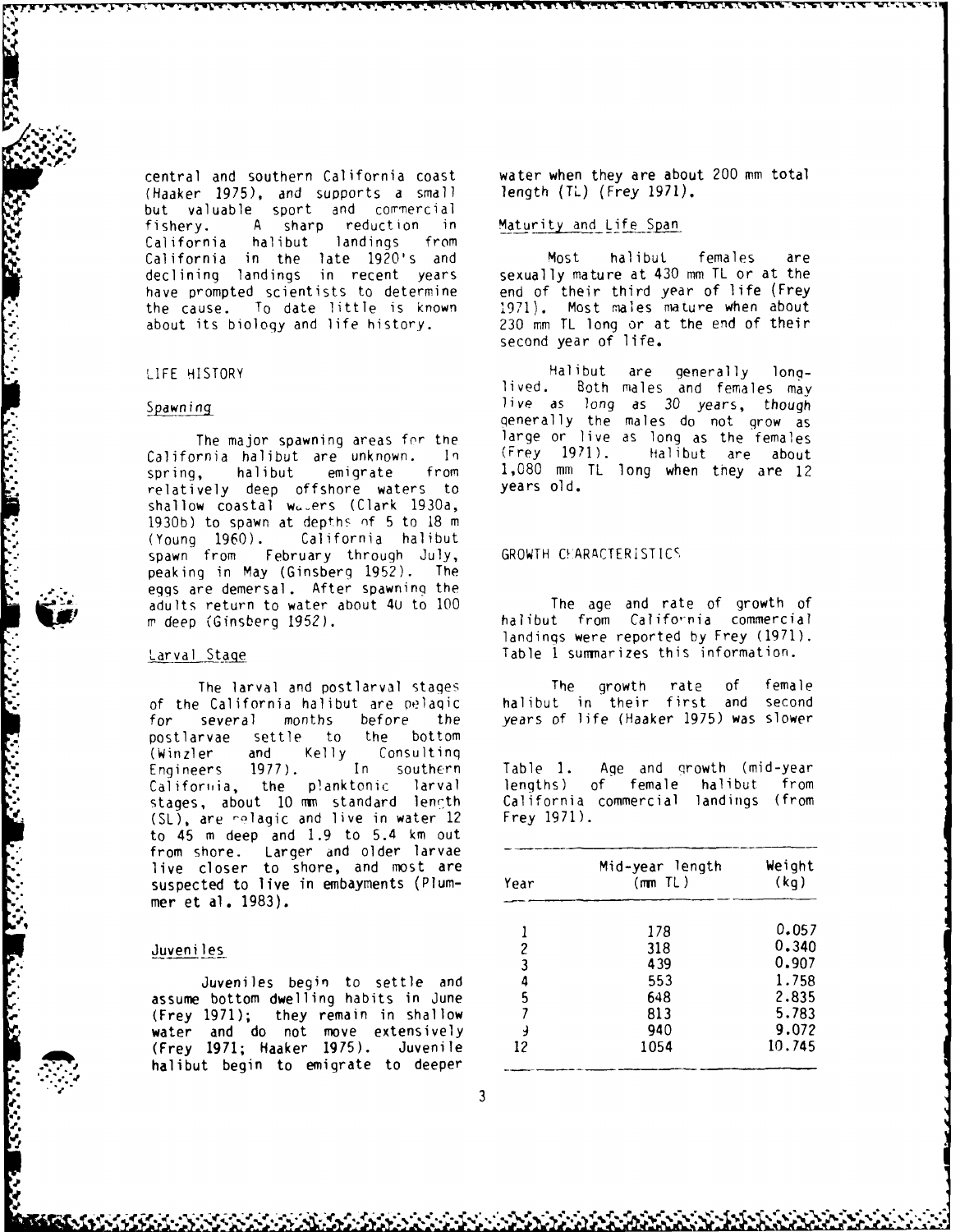in Anaheim Bay, California, than that by Frey (1971) from reported California commercial landings.  $\blacksquare$ their third year, growth of females from Anaheim Bay was greater than that reported from California landings. Data were not available for other age arbuos.

### COMMERCIAL AND SPORT FISHERIES

The California halibut supports a small but lucrative sport and commercial fishery. The manand for the species is high, but its abundance and availability are relatively low.

Records of the communical catches of California nalibut from 1916 to 1947 were summarized by  $(1949)$ . Frey (1971) Holmberg summarized the California landings data to 1969. Concercial landiras data of California halibut from 1939 to 1984 are presented in Figure 3.



Figure 3. Commercial landings of California halibut from 1939 to 1934 (data from U.S. National Marine Fisheries Service 1942-1984 and California Department of Fish and Game preliminary monthly landings data 1973-1984).

The commencial catch of the California halibut for California. Washington, Oregon, and Mexican waters<br>declined from 0,131 t in 1919 to 230 t in 1941 (Holiberg 1949). From 1941 to 1969 the average annual catch was 419 t. Targe catches in 1946 and 1947. 1.134 t and 211 t respectively, may be attributed to reduced fiscing during World War II, which allowed the nalibut stocks to build up (Fres. this. After 10 years (1947-1956) + hanually cold vater along the California coast, the commercial car in increased from 161 t in 1959 to 578 t in 1964.<br>The catch then declined to 117 t in 1970. the lowest catch on record.

From 1971 to 1983 the cation of "alifornia halibut averaged ?'1 + (range: 123 t th 563 th. The value etaham. I die sommangla! (landings) of<br>California (nalibut in 1911) was<br>estimated at \$460,00! (S. National Marine Fisheries Service 1942-1991). More recent estimates have not been published.

### EPROGLOAL BOLE

The larvae and vound recentles the California balibut are planktivorous, but as they grow to adulthood they become piscivorous (Haaker 1975; Fluerer et al. 19 m). Halibut 230 mm T2 long or lines teers heavily on fish priestics control daylight) and, to a lesser situation the ling. Haaker 1975 .

Juvenile and adult will mila halibut are especially adapted to catching and digesting fish because they are equipped with long neavoly toother dill rakers that ail in holding and suallowing, an intesting with a Simple Loup, and a brain with large option labes (Haaker 1975). This raptorial predator has sharp collective teeth and a large couth.

Baaken 1926) recent materials stemachs of halibut 11 formlines inc contained 65% tich, 31% and most .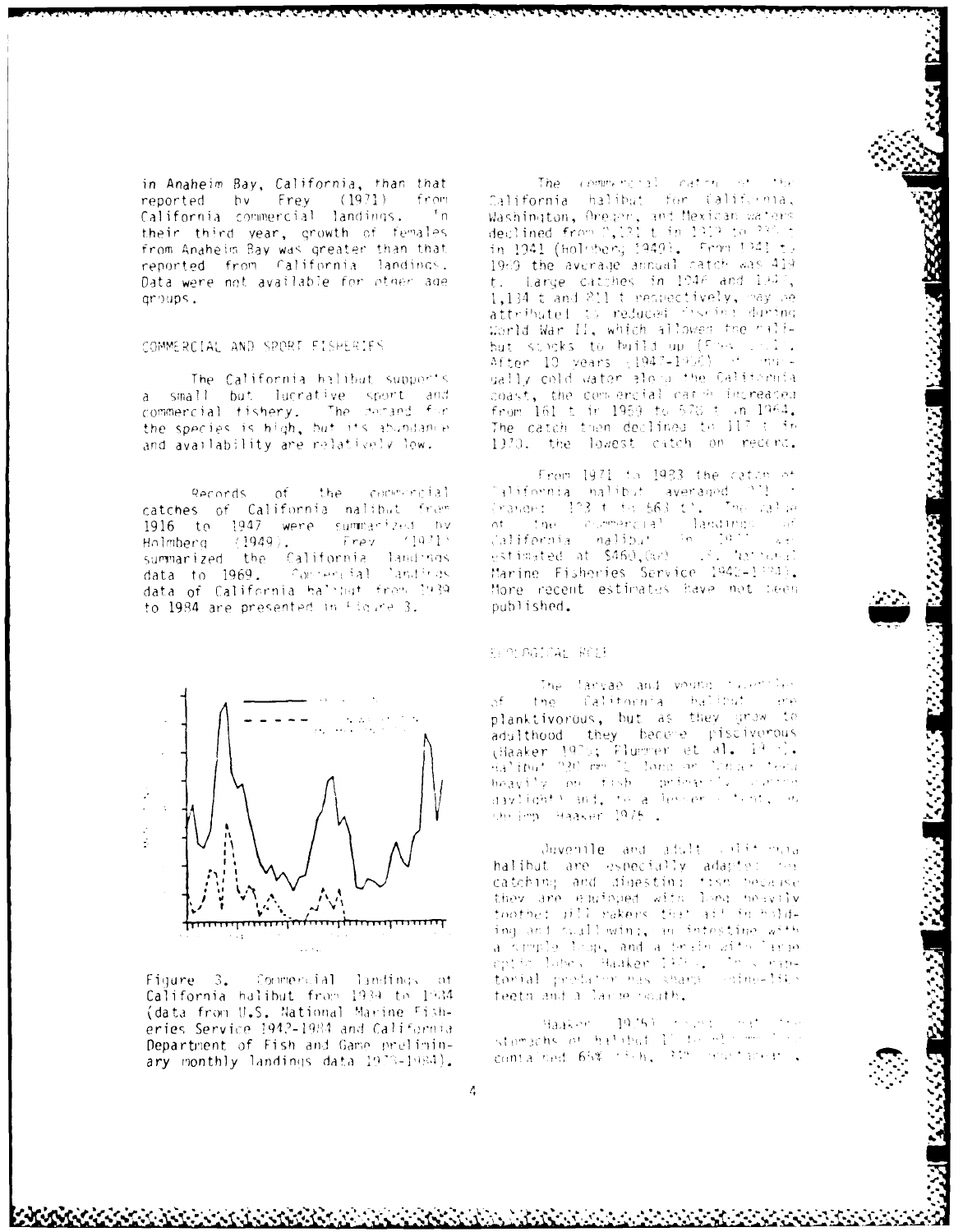and 1% mollusks, though the diet of occurred primarily in embayments these fish changed as the fish grew. (Plummer et al. 1983). Age **1+** fish For example, halibut less than 55 mm (15-25 cm SL) and 11+ (30-45 cm SL) long ate mostly small fish (gobies) and older fish (Haaker 1975; Innis and small crustaceans such as 1980) segregate by depth, with older<br>amphipods, copepods and mysids. Fish juveniles and young adults occurring from 55 to 230 m ate larger crusta- deeper than younger juveniles. Adults ceans and fishes. Larger halibut ate prefer deeper water (Haaker 1975;<br>larger prey (Plummer et al. 1983). Innis 1980). The California halibut The northern anchovy, Engraulis inhabits offshore wa'ers as deep as mordax, is probably the most important 100 m (Miller and Lea 1972), but most mordax, is probably the most important **100** m (Miller and Lea 1972), but most prey of the California halibut (Frey 1971). at water depths of 6 to 40 m (Ginsbcrg

### **ENVIRONMENTAL REQUIREMENTS**

**AND AND REAL PROPERTY AND REAL PROPERTY.** 

アンファン アンディング・アンディング

Laboratory behavioral studies 1981). indicated that California halibut in age groups 0 and I are eurythermal, Other Environmental Factors whereas individuals in age group II and older tended to be stenothermal Shallow bays and estuaries may (Innis 1980). Adult halibut placed in be critical habitat for the survival a water temperature gradient chamber and growth of larvae and younq preferred water temperatures between juveniles, and the shallow waters of

long (SL) were largely absent from California could be harmful to halibut nearshore coastal waters 6 to 30 m habitat and reduce the abundance of deep off northern San Diego County and halibut.

juveniles and young adults occurring Innis 1980). The California halibut 1952).

### **Substrate**

Adult California halibut occur Temperature **over sandy bottoms** from the surf zone to **100** m (Jones and Stokes, Inc.

15 °C and 23 °C (Innis 1980). the open coast almost surely serve as nursery grounds for California halibut Depth (Plummer et al. 1983; Haaker 1975). Consequently, major alterations of California halibut about **100** mm bays and estuaries alonq the coast of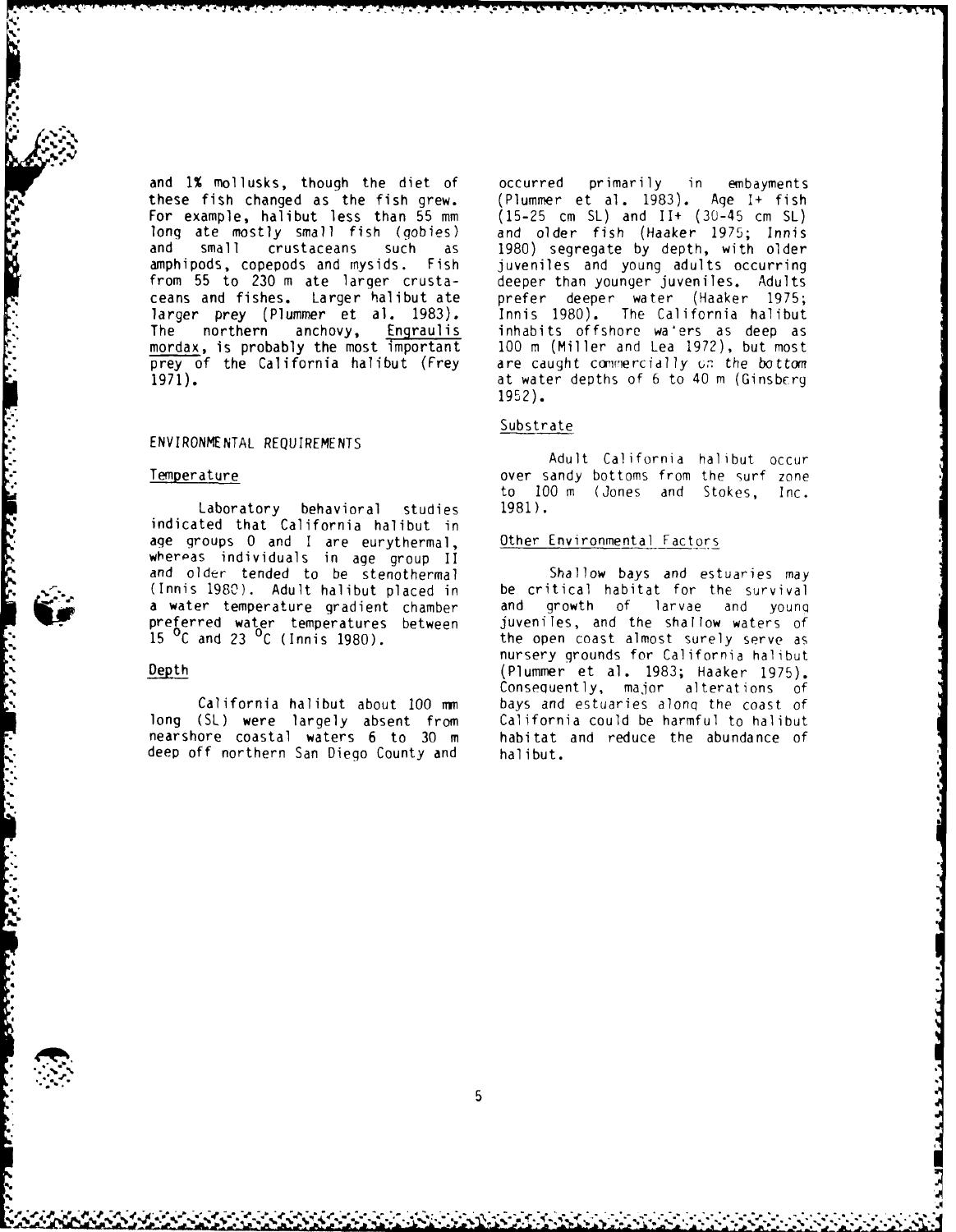## LITERATURE CITED

**7**

- Bane, G. W. and A.W. Bane. 1971. Bay historical review 1916-1947. Calif.<br>Fishes of Northern California. Fish Game Fish. Bull. 74:75-77. fishes of Northern California. Mariscos Publication, Southampton, N.Y. 143 pp. Innis, D.B. 1980. Growth character-
- Calif. Dep. Fish Game Fish Bull.
- Clark, G.H. 1930b. California hali-
- utilization. California Department Serv.<br>Fish Game, Sacramente, 148 pp. 1. Fish Game, Sacramento. 148 pp.
- Ginsberg, I. 1952. Flounders of the  $Fish$  Wildl. Serv. Fish. Bull. 71:267-351. Game Fish. Bull. 157. 249 pp.
- E.D. Lane and C.W. Hills, eds. The 165. Fish. Invest. Rep. 24:194-201.
- Haaker, P.L., and E.D. Lane. 1973. est, i.e., and even cance in a U.S. National Marine Fisheries<br>Frequencies of anomalies in a U.S. National Marine Fishery Stabothid, Paralichthys californicus, 22-25. through 71.
- California for the year 1947 with an

1993399

大学 かいこく こうしょう アンドランド

الانتخاذنة

- istics and temperature preference<br>behavior of juvenile California Clark, G.H. 1930a. The California behavior of juvenile California halibut (Paralichthys californicus) halibut, Paralichthys californicus,<br>and an analysis of the boat catches. and their relationship to the and an analysis of the boat catches. and their relationship to the 32:1-52. ter's Thesis. San Diego State University, Calif. 110 pp.
- but. Calif. Fish Game 16:315-317. Jones and Stokes, Inc. 1981. An ecological characterization of the Frey, H.W., ed. 1971. California's central and northern California living marine resources and their coastal region. U.S. Fish Wildl.
	- genus **Paralichthys** and related Miller, D.J., and R.N. Lea. 1972.<br>genera in American waters. U.S. Guide to the coastal marine fishes genera in American waters. U.S. Guide to the coastal marine fishes<br>Fish Wildl, Serv, Fish, Bull, 90 California. Calif. Dep. Fish
- Haaker, P.L. 1975. The biology of Plummer, K.M., E.E. DeMartini, and the California halibut, Paralichthys D.A. Roberts. 1983. The feeding<br>Californicus (Avres). In Anaheim habits and distribution of juvenile-Californicus (Ayres), in Anaheim habits and distribution of juvenile-Bay, California. Pages 137-151 in small adult California halibut<br>E.D. Lane and C.W. Hills. eds. The (Paralichthys californicus) in marine resources of Anaheim Bay. coastal waters off northern San Calif. Dep. Fish Game Fish. Bull. Diego County, Calif. Coop. Oceanic
	- and a pleuronectid, Hypsopsetta<br>
	guttulata, flatfish. Copeia 1973: 1977, Statistical Digests Numbers 1 Copeia 1973: 1977, Statistical Digests Numbers 1
- Holmberg, E.K. 1949. California hali- Winzler and Kelly. 1977. A summary but: the commercial fish catch of of knowledge of the central and<br>California-for-the-year-1947-with-an and inorthern-California-coastal-zone-and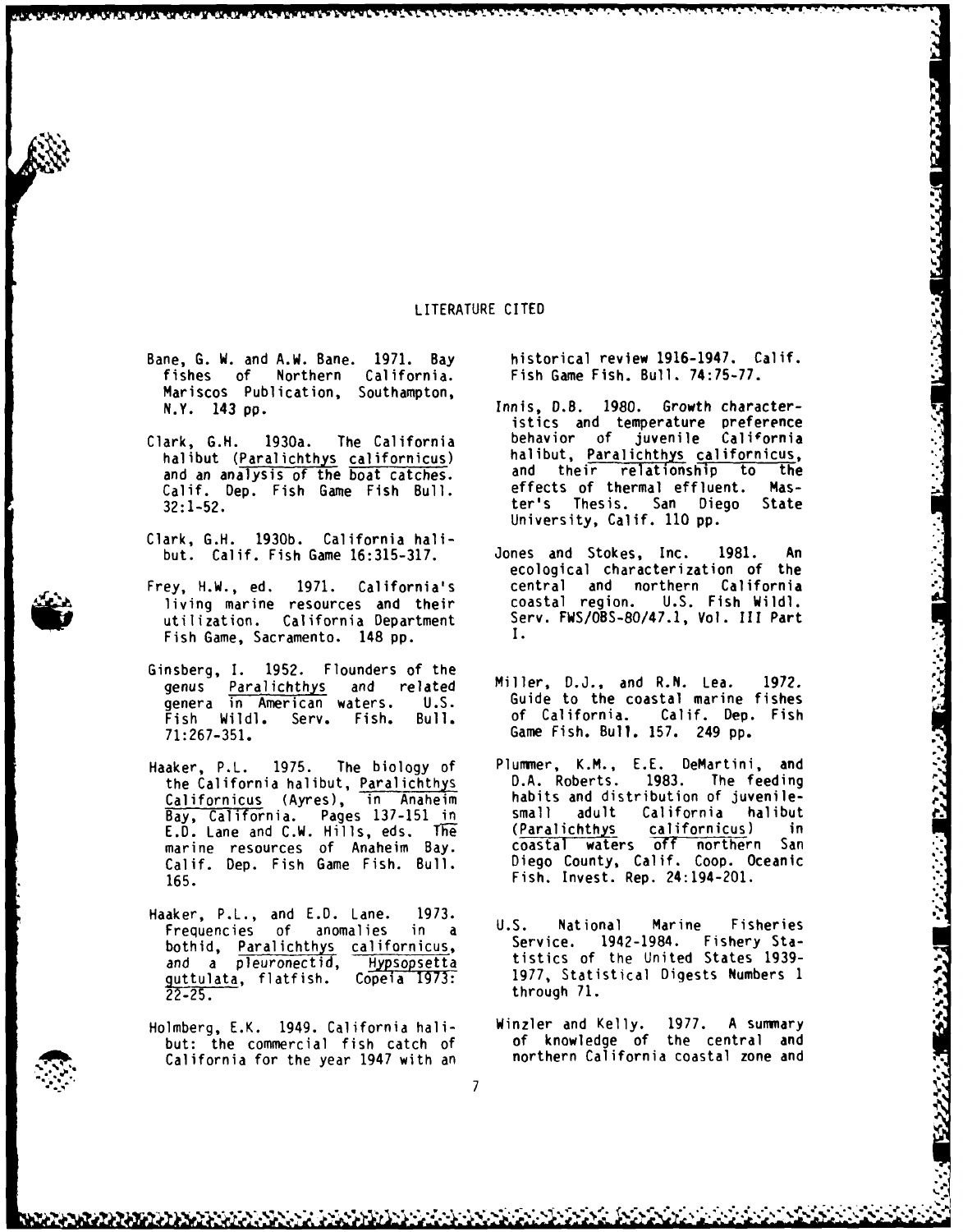

offshore areas. Volume 2 (Chapters<br>5-6), Biological Conditions. Pre-<br>pared for U.S. Bureau of Land<br>Management. Winzler and Kelly Con-<br>sulting Engineers. Eureka, Califor-

nia. 337 pp.

Young, P.H. 1960. California ocean fisheries resources to the year<br>1960. Calif. Fish Game Comm. 148 pp.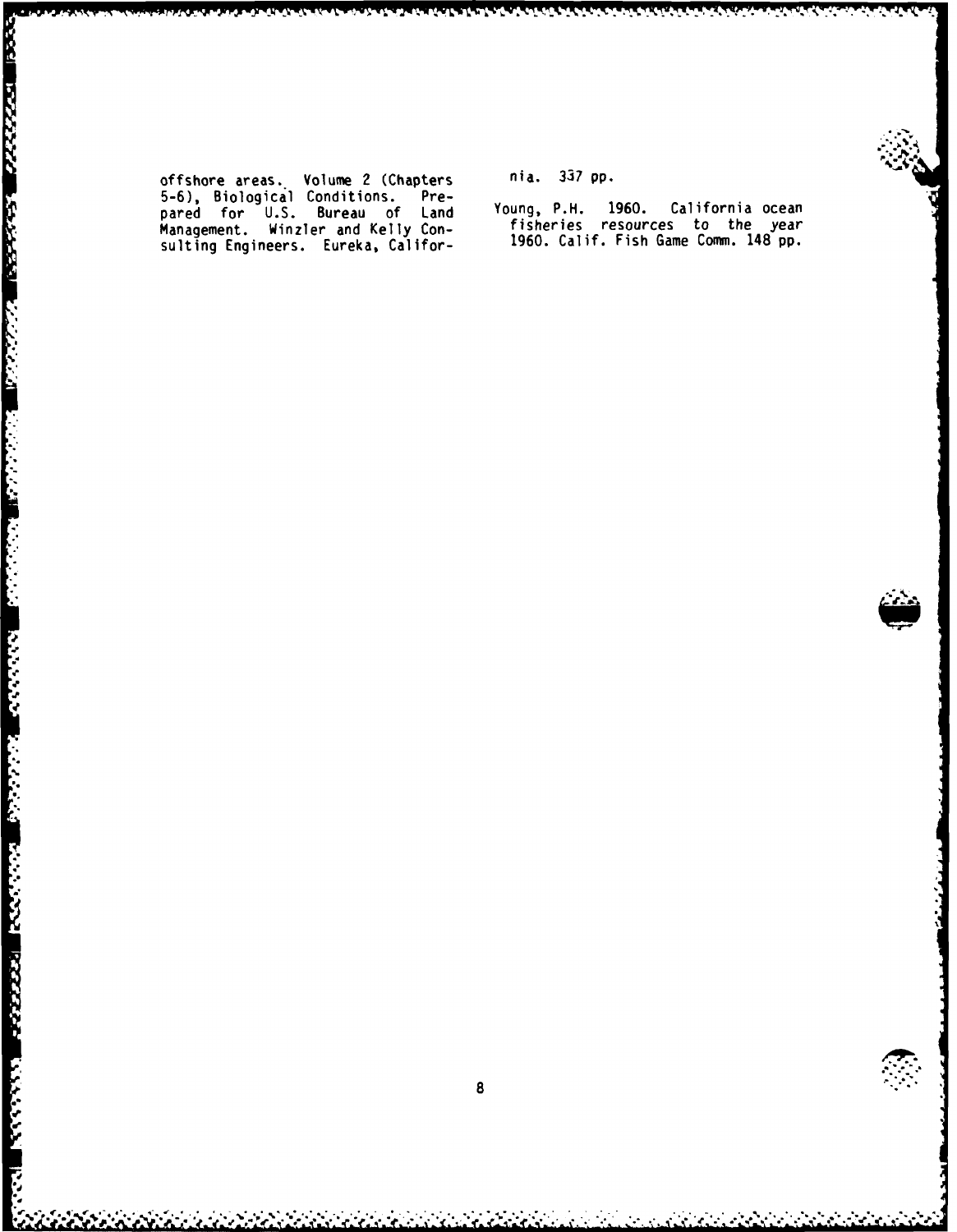| <b>PAGE</b><br>- Biol. Rep. 82(11.44)*<br>4. Title and Subtitle<br>Species Profiles: Life Histories and Environmental Requirements<br>of constal fives and invertebrates (Pacific Southwest) -- California<br>Pelmon<br>7. Authorist<br>Steller T. Evas and To has 2. Passler<br>9. Performing Organization Name and Address<br>California Cooperative Eishery Research Unit<br>Hu boldt State and anythy<br>Arcata, CA SHOULD<br>12. Sponsoring Organization Name and Accress<br>National Coastal Edusyste - Cearly U.S. Amay Comps of Engineers<br>Fish and Wildlife Service Communist<br>Waterways Experiment Station<br>U.S. Decartment of the Interior - P.O. Box 621.<br>Washindton, J. J.<br>Vicksburg, MS 39180<br>15. Supplementary Notes<br>*"LS. Army Corps of Engineers Report No. TR EL-82-4<br>16. Abstract (Limit: 200 words)<br>Species profiles are literature summaries of the taxonomy, morphology, distribution,<br>life history, and environmental requirements of coastal aquatic species. They are<br>prepared to assist in environmental impact assessment. The California halibut,<br>aralichthys californicus, usually lives nearshore at depths of 100 m or less. It<br>Spawns at depths of 5 to 18 m; spawning is from February to July and peaks in May.<br>So e California halibut may live as long as 30 years. Annual commercial catches<br>$(1/2)$ : -1984) for California ranged from 29 to 779 t. Juvenile halibut feed on<br>zeeplankton and small fish; adults are almost totally piscivorous. Adults preferred<br>temperatures of 15 to $23^{16}C$ . Shallow bays and estuaries are probably important<br>nursery grounds for the California halibut. Information about the environmental<br>requirements of the California halibut is scarce.<br>IN. | <b>L</b> Regert Date<br>April 1986<br>£.<br>8. Performing Organization Rept. Ne<br>10. Project/Task/Work Unit No.<br>11. Contract(C) or Grant(G) No.<br><b>CO</b><br>ಣ<br>13. Type of Report & Period Covered<br>14. |
|---------------------------------------------------------------------------------------------------------------------------------------------------------------------------------------------------------------------------------------------------------------------------------------------------------------------------------------------------------------------------------------------------------------------------------------------------------------------------------------------------------------------------------------------------------------------------------------------------------------------------------------------------------------------------------------------------------------------------------------------------------------------------------------------------------------------------------------------------------------------------------------------------------------------------------------------------------------------------------------------------------------------------------------------------------------------------------------------------------------------------------------------------------------------------------------------------------------------------------------------------------------------------------------------------------------------------------------------------------------------------------------------------------------------------------------------------------------------------------------------------------------------------------------------------------------------------------------------------------------------------------------------------------------------------------------------------------------------------------------------------------------------------------------------|----------------------------------------------------------------------------------------------------------------------------------------------------------------------------------------------------------------------|
|                                                                                                                                                                                                                                                                                                                                                                                                                                                                                                                                                                                                                                                                                                                                                                                                                                                                                                                                                                                                                                                                                                                                                                                                                                                                                                                                                                                                                                                                                                                                                                                                                                                                                                                                                                                             |                                                                                                                                                                                                                      |
|                                                                                                                                                                                                                                                                                                                                                                                                                                                                                                                                                                                                                                                                                                                                                                                                                                                                                                                                                                                                                                                                                                                                                                                                                                                                                                                                                                                                                                                                                                                                                                                                                                                                                                                                                                                             |                                                                                                                                                                                                                      |
|                                                                                                                                                                                                                                                                                                                                                                                                                                                                                                                                                                                                                                                                                                                                                                                                                                                                                                                                                                                                                                                                                                                                                                                                                                                                                                                                                                                                                                                                                                                                                                                                                                                                                                                                                                                             |                                                                                                                                                                                                                      |
|                                                                                                                                                                                                                                                                                                                                                                                                                                                                                                                                                                                                                                                                                                                                                                                                                                                                                                                                                                                                                                                                                                                                                                                                                                                                                                                                                                                                                                                                                                                                                                                                                                                                                                                                                                                             |                                                                                                                                                                                                                      |
|                                                                                                                                                                                                                                                                                                                                                                                                                                                                                                                                                                                                                                                                                                                                                                                                                                                                                                                                                                                                                                                                                                                                                                                                                                                                                                                                                                                                                                                                                                                                                                                                                                                                                                                                                                                             |                                                                                                                                                                                                                      |
|                                                                                                                                                                                                                                                                                                                                                                                                                                                                                                                                                                                                                                                                                                                                                                                                                                                                                                                                                                                                                                                                                                                                                                                                                                                                                                                                                                                                                                                                                                                                                                                                                                                                                                                                                                                             |                                                                                                                                                                                                                      |
|                                                                                                                                                                                                                                                                                                                                                                                                                                                                                                                                                                                                                                                                                                                                                                                                                                                                                                                                                                                                                                                                                                                                                                                                                                                                                                                                                                                                                                                                                                                                                                                                                                                                                                                                                                                             |                                                                                                                                                                                                                      |
|                                                                                                                                                                                                                                                                                                                                                                                                                                                                                                                                                                                                                                                                                                                                                                                                                                                                                                                                                                                                                                                                                                                                                                                                                                                                                                                                                                                                                                                                                                                                                                                                                                                                                                                                                                                             |                                                                                                                                                                                                                      |
|                                                                                                                                                                                                                                                                                                                                                                                                                                                                                                                                                                                                                                                                                                                                                                                                                                                                                                                                                                                                                                                                                                                                                                                                                                                                                                                                                                                                                                                                                                                                                                                                                                                                                                                                                                                             |                                                                                                                                                                                                                      |
|                                                                                                                                                                                                                                                                                                                                                                                                                                                                                                                                                                                                                                                                                                                                                                                                                                                                                                                                                                                                                                                                                                                                                                                                                                                                                                                                                                                                                                                                                                                                                                                                                                                                                                                                                                                             |                                                                                                                                                                                                                      |
|                                                                                                                                                                                                                                                                                                                                                                                                                                                                                                                                                                                                                                                                                                                                                                                                                                                                                                                                                                                                                                                                                                                                                                                                                                                                                                                                                                                                                                                                                                                                                                                                                                                                                                                                                                                             |                                                                                                                                                                                                                      |
|                                                                                                                                                                                                                                                                                                                                                                                                                                                                                                                                                                                                                                                                                                                                                                                                                                                                                                                                                                                                                                                                                                                                                                                                                                                                                                                                                                                                                                                                                                                                                                                                                                                                                                                                                                                             |                                                                                                                                                                                                                      |
|                                                                                                                                                                                                                                                                                                                                                                                                                                                                                                                                                                                                                                                                                                                                                                                                                                                                                                                                                                                                                                                                                                                                                                                                                                                                                                                                                                                                                                                                                                                                                                                                                                                                                                                                                                                             |                                                                                                                                                                                                                      |
|                                                                                                                                                                                                                                                                                                                                                                                                                                                                                                                                                                                                                                                                                                                                                                                                                                                                                                                                                                                                                                                                                                                                                                                                                                                                                                                                                                                                                                                                                                                                                                                                                                                                                                                                                                                             |                                                                                                                                                                                                                      |
| 17. Document Analysis<br><b>a</b> Descriptors<br>Fishes<br>Life Cycles<br>Growth<br>Fisheries<br>Feeding habits<br>Deuth.<br>Estuaries                                                                                                                                                                                                                                                                                                                                                                                                                                                                                                                                                                                                                                                                                                                                                                                                                                                                                                                                                                                                                                                                                                                                                                                                                                                                                                                                                                                                                                                                                                                                                                                                                                                      |                                                                                                                                                                                                                      |
| <b>b.</b> Identifiers/Open-Ended Terms                                                                                                                                                                                                                                                                                                                                                                                                                                                                                                                                                                                                                                                                                                                                                                                                                                                                                                                                                                                                                                                                                                                                                                                                                                                                                                                                                                                                                                                                                                                                                                                                                                                                                                                                                      |                                                                                                                                                                                                                      |
| California halibut<br>Spawning<br>Paralichthys californicus                                                                                                                                                                                                                                                                                                                                                                                                                                                                                                                                                                                                                                                                                                                                                                                                                                                                                                                                                                                                                                                                                                                                                                                                                                                                                                                                                                                                                                                                                                                                                                                                                                                                                                                                 |                                                                                                                                                                                                                      |
| e. COSATI Field/Group<br><b>18.</b> Availability Statement                                                                                                                                                                                                                                                                                                                                                                                                                                                                                                                                                                                                                                                                                                                                                                                                                                                                                                                                                                                                                                                                                                                                                                                                                                                                                                                                                                                                                                                                                                                                                                                                                                                                                                                                  | 21. No. of Pages<br>19. Security Class (This Report)                                                                                                                                                                 |
|                                                                                                                                                                                                                                                                                                                                                                                                                                                                                                                                                                                                                                                                                                                                                                                                                                                                                                                                                                                                                                                                                                                                                                                                                                                                                                                                                                                                                                                                                                                                                                                                                                                                                                                                                                                             | Unclassified<br>8                                                                                                                                                                                                    |
| Unclassified<br>Release unlimited                                                                                                                                                                                                                                                                                                                                                                                                                                                                                                                                                                                                                                                                                                                                                                                                                                                                                                                                                                                                                                                                                                                                                                                                                                                                                                                                                                                                                                                                                                                                                                                                                                                                                                                                                           | 22. Price<br>20. Security Class (This Page)                                                                                                                                                                          |

(Formerly: NTIS-35)<br>Department of Commerce

ir.

U.S.G.P.O. 1986/661-638

**VASSES SESS** 

 $-10.5$